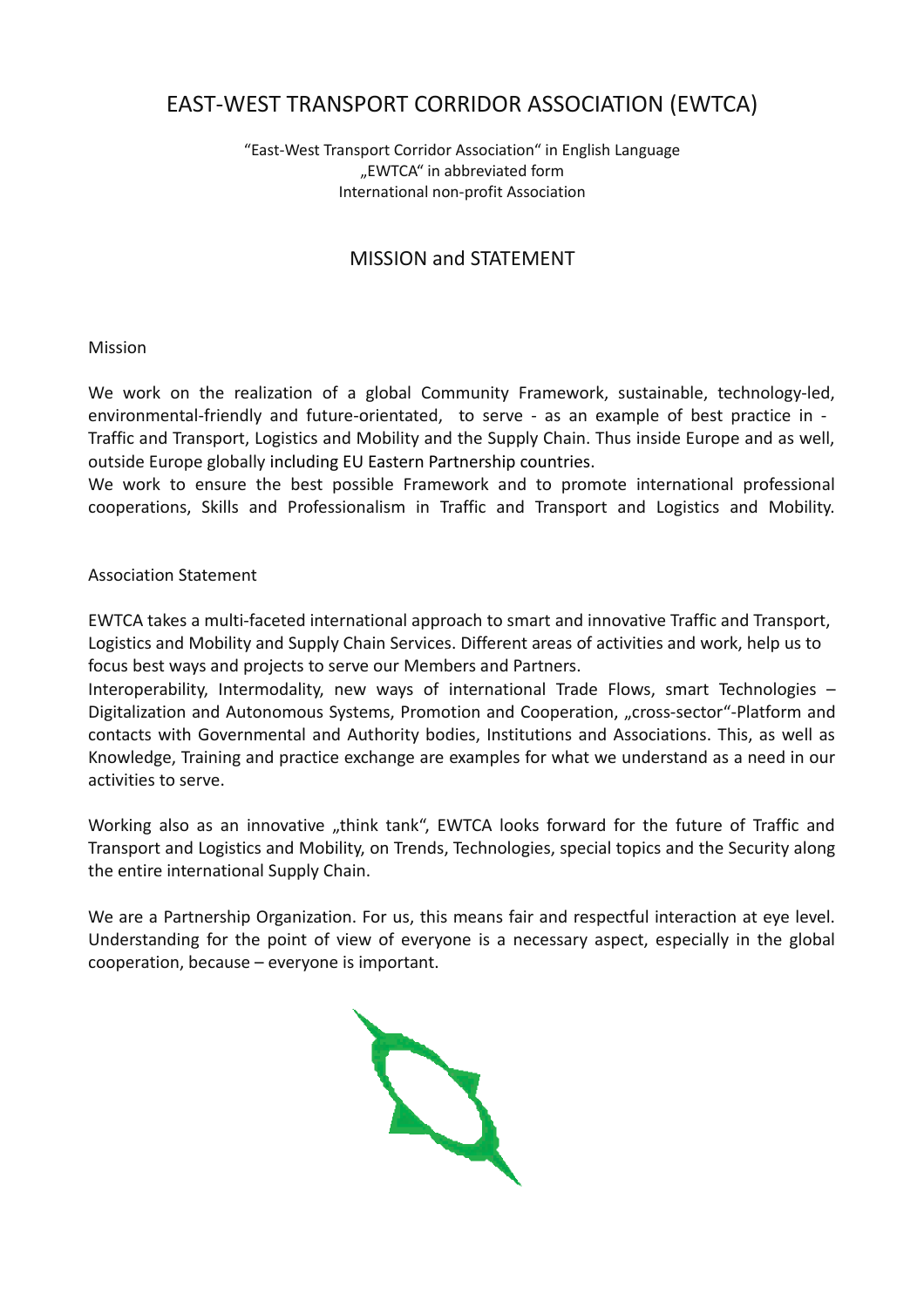# EAST-WEST TRANSPORT CORRIDOR ASSOCIATION

"East-West Transport Corridor Association" in English Language "EWTCA" in abbreviated form International non-profit Association

# **STATUTES**

## § 1 Name, founding History and Location

The name of the Association is "East-West Transport Corridor Association" in English Language and "EWTCA", in abbreviated form. The Association was founded in 2010 in Vilnius, Lithuania.

#### Founding History

During the first two years of operation, the East-West Transport Corridor Association got technical and financial support from the EU Baltic Sea Foundation in the Framework of the EWTCII project initiated and coordinated by Blekinge region (Sweden). Following, the EWTC II was seen by the EU Baltic Sea Strategy, submitted by the European Commission, as a model of green transport corridor, whose successful implementation could serve as an example of best practice in the transport sector across Europe and neighbourhood States.

Now after reorganization and restructering, the Association is becoming an International nonprofitable Association with registration and Headquarter in Vilnius, Lithuania.

Location and Financial Year

Registered in Vilnius, Lithuania as an international non-profit Association, subject to and in accordance with the Lithuanian Law, concerning international non-profit-making Associations.

The Registered Office of the Association is established at Plytinės 27, LT-10105 Vilnius, Lithuania The Registered Office may be transferred to any other location upon decision of the Executive Committee, provided that the change is promulgated in the annex of an Official Journal and communicated to the Public Service within one month of the decision.

The financial year is the calendar year.

The General Assembly can decide with a simple majority a different financial year, provided that this is in accordance with the laws of the country in which the official seat of the Association is located.

A corresponding amendment must be submitted to the Associationss Executive Committee four weeks before the General Assembly as an item on the agenda.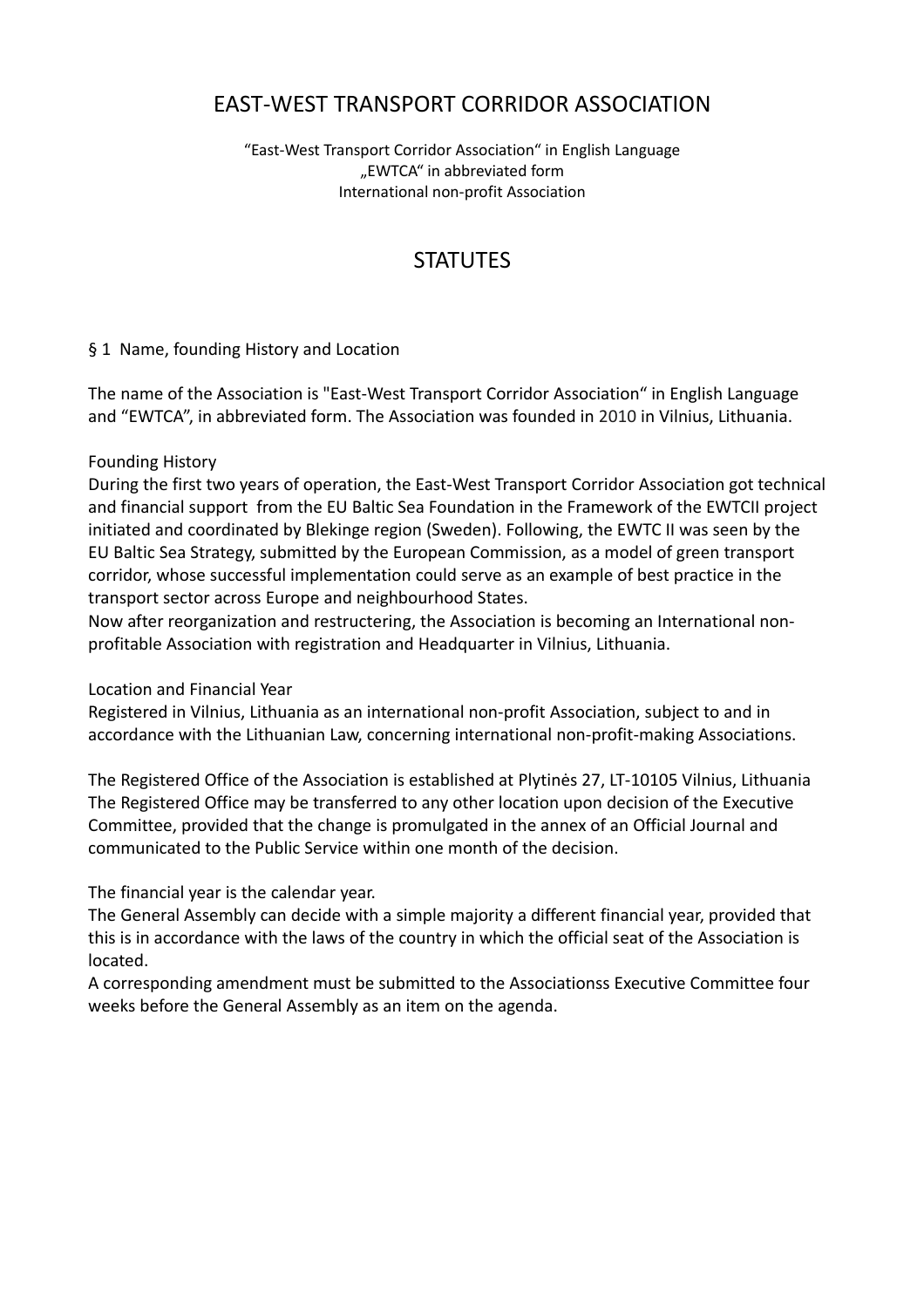# § 2 Objectives

# 2.1

The objective of the Association is to promote co-operation among Actors, Companies, Institutions, Governmental and Authority bodies and Associations in the field of Traffic and Transport, Logistics and Mobility as well as Science Institutions and Supply Chain Networks. Furthermore the content and goal of Associations Mission and Associations Statement.

# 2.2

Provide assistance and support for Association Members and Association Partners in Traffic and Transport, Logistics and Mobility, Intermodal Transport and modern Technologies, enhance the cooperation with Governmental and Authorities bodies as well as between Science and Economy. The Association will seek to eliminate obstacles in Freight Transportation and will represent common interests of the Association Members and Association Partners.at national and international level.

The Association is active in the development of stable and effective cooperation between Companies, Actors and Operators, Consignors and Consignees, Authorities and Science Institutions in relation to the establishment of multifaceted Transport Corridors, which will have the content and the capacity of arranging and handling global trade flows.

Furthermore promotion of the exchange of experience, best practice and information between the Association Members and Association Partners.

# 2.3

Allocation and realization of projects in the field of basic and applied research in Traffic and Transport, Logistics and Mobility and the Design and Set-up of future orientated sustainanble and stable Supply Chains. Also – on request – projects initiated by non-membership national Associations can be coordinated by the EWTC Association.

# 2.4

Organisation and realization of events, exhibition and congresses, which will benefit the objectives of the Association.

# 2.5

Support of trainings and workshops as well as activities designed to advance the practice of Traffic and Transport, Logistics and Mobility and related areas profession.

# 2.6

Being active for the development of guidelines and recommendations, to establish higher standards in Traffic and Transport and Logistics and Mobility.

# 2.7

Representation of the interests of Traffic and Transport and Logistics and Mobility Professionals.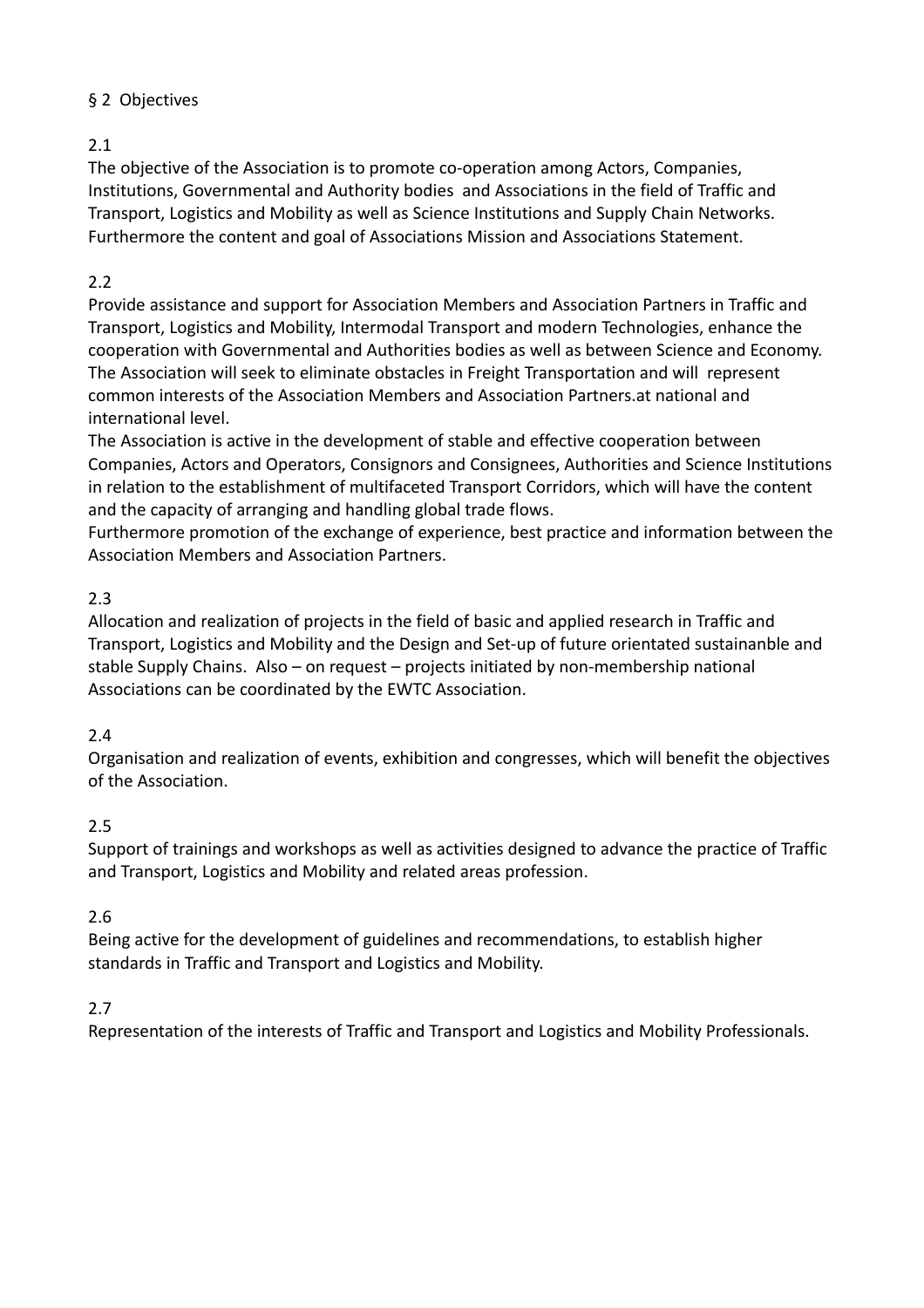## § 3 Membership

There are three categories of EWTC Association membership:

## 3.1

## Full Members

Full Members are Companies, commercial and non-commercial Institutions, Associations and Organizations which represent individual or corporate members in Traffic and Transport and Logistics and Mobility.

A proposal for full membership can be made by any natural person or a representative of an applying body, filling out the "Full Membership Application Form" and send this to the Secretary Office of the Association or handover to a Member of the Executive Committe.

The General Secretary will put the application on the agenda of the next Executive Committee Meeting where it will be discussed and made a decision for acceptance of new Member. In case of a tie, the President has a decisive vote.

The accepted new Member will be informed by the Secretary Office which is also involved to realize / collect the first Membership fee.

The General Assembly will be informed by the Executive Committee about new Memberships at the following Annual General Meeting.

## 3.2

# Affiliates and Partners

Affiliates and Partners are Organizations with whom the EWTC Association has reciprocal arrangements, for the exchange of activities, informations, educational work or other interests.

The application for Affiliates and Partners must indicate the proposed reciprocal arrangements between the Association and the Association / Institution applying. Such arrangements must be laid down in writing and signed by the Secretary General of the Assocoation and the President / Secretary of the Association / Institution applying.

Proposals will be considered by the Executive Committee as a formal Agenda Item. They judges the application against the criteria in the Statutes for Affiliates. Voting decision is reached by simple majority of the Executive Committee.

The accepted new Member will be informed by the Secretary Office. Due to the arrangement there will be a membership fee or not. Regularwise no membership fee will be collected.

## 3.3

# Honorary Members

Honorary Members are Persons or Organizations who have made an exceptional contribution to the development of the EWTC Association.

Proposals for Honorary Members are made by any person of the Executive Committee, but can be also done by regular Members to the Executive Committee, stating the reasons for the nomination.

The proposal is to be submitted to the Secretary Office in written version and transferred to the Executive Committee. The Secretary General put the proposal on the agenda of the next Executive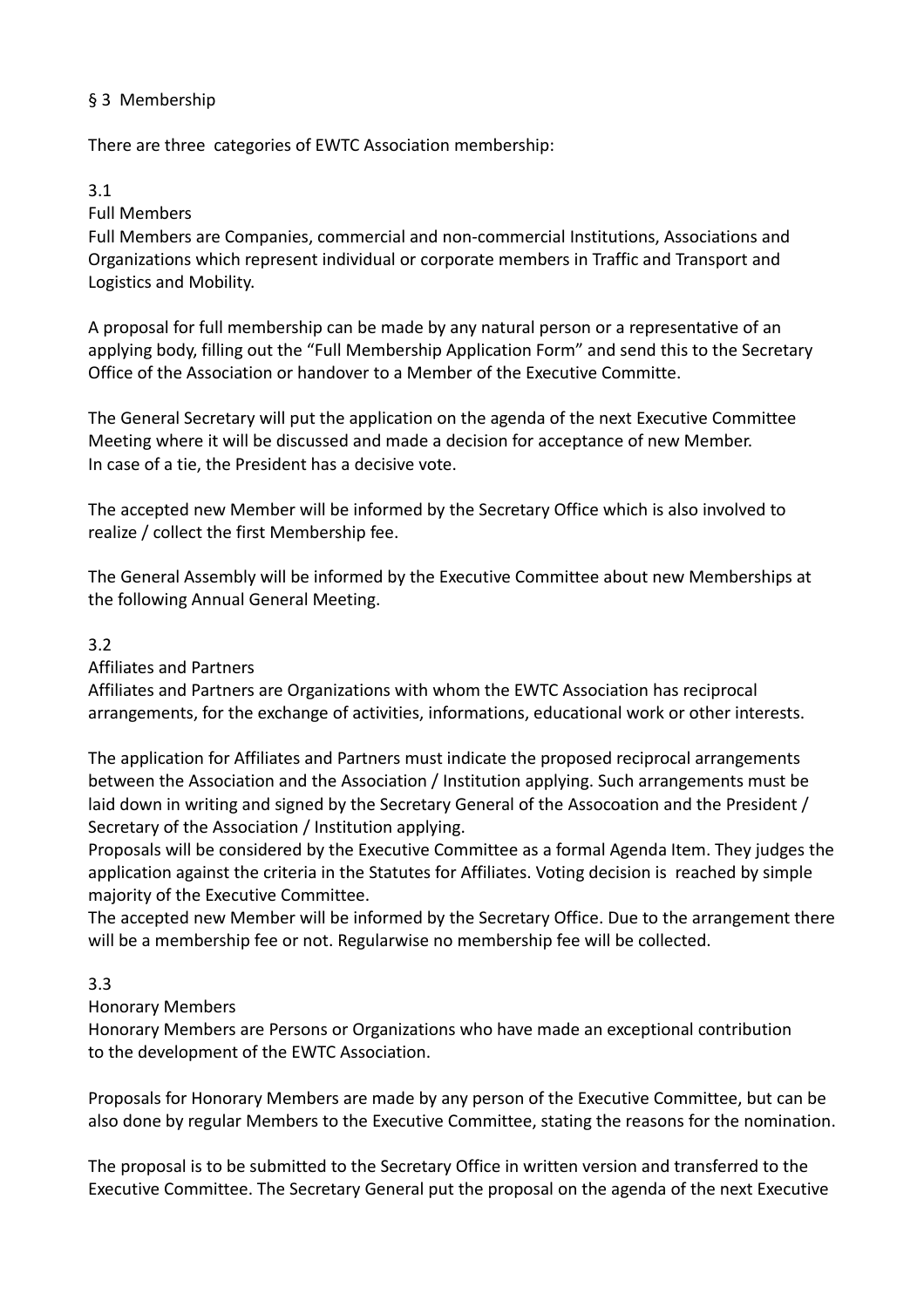Committee Meeting where it will be discussed and made a decision for acceptance of new Honorary Member. In case of a tie the President has a decisive vote.

If the new Honorary Member is accepted the Secretary Office will prepare a certificate, which the President will present to the new Honorary Member.

#### 3.4

Membership resignation or exclusion

Members of the Associations can resign by giving written notice mailed by registered letter. It can be terminated with a notice period of three months to the end of the following quarter.

Members can be excluded from the Association by a resolution of the Executive Committee or by a resolution of the General Assembly with a simple majority.

The Member will be informed about the exclusion process. The Member can object to the exclusion. The contradiction must be justified. The Executive Committee will examin the objection and makes a last decision.

#### 3.5

Membership fee

The Executive Committee will review Membership fees annually as part of the Associations budgetary process and propose necessary changes for the approval of the General Assembly.

|                                                        |                         | E                                                                                                                                                                                                              | 150,00   |
|--------------------------------------------------------|-------------------------|----------------------------------------------------------------------------------------------------------------------------------------------------------------------------------------------------------------|----------|
| Companies / Organizations<br>up to 3 employees or max. | E 600 thousand turnover | F.                                                                                                                                                                                                             | 250,00   |
| up to 10 employees or max                              | E 2 million turnover    | E.                                                                                                                                                                                                             | 500,00   |
|                                                        |                         | E.                                                                                                                                                                                                             | 1,000,00 |
|                                                        |                         | E                                                                                                                                                                                                              | 1,500,00 |
|                                                        |                         | E.                                                                                                                                                                                                             | 2,000,00 |
|                                                        |                         | F.                                                                                                                                                                                                             | 2,500,00 |
|                                                        |                         | up to 50 employees or max. E 10 million turnover<br>up to 100 employees or max. E 20 million turnover<br>up to 250 employees or max. E 50 million turnover<br>up to 500 employees or max E 75 million turnover |          |

Other Companies / Organizations according to the decision of the Executive Committee

All Membership fee plus Lithuanian State VAT ??? except of Foreign Companies with VAT-ID ???

## § 4 EWTC Association Structure

The General Assembly The Board called "Executive Committee" with the President, the two Vice-Presidents, the Secretary General, the Treasurer and six Executive Committee Members Operational Groups / Working Groups

## 4.1

The General Assembly

is the supreme authority of the Association and consists of all the Members. It is chaired by the President of the Association, in his absence by the two Vice-Presidents.

The General Assembly meet not less than one time a year – the General Assembly Meeting.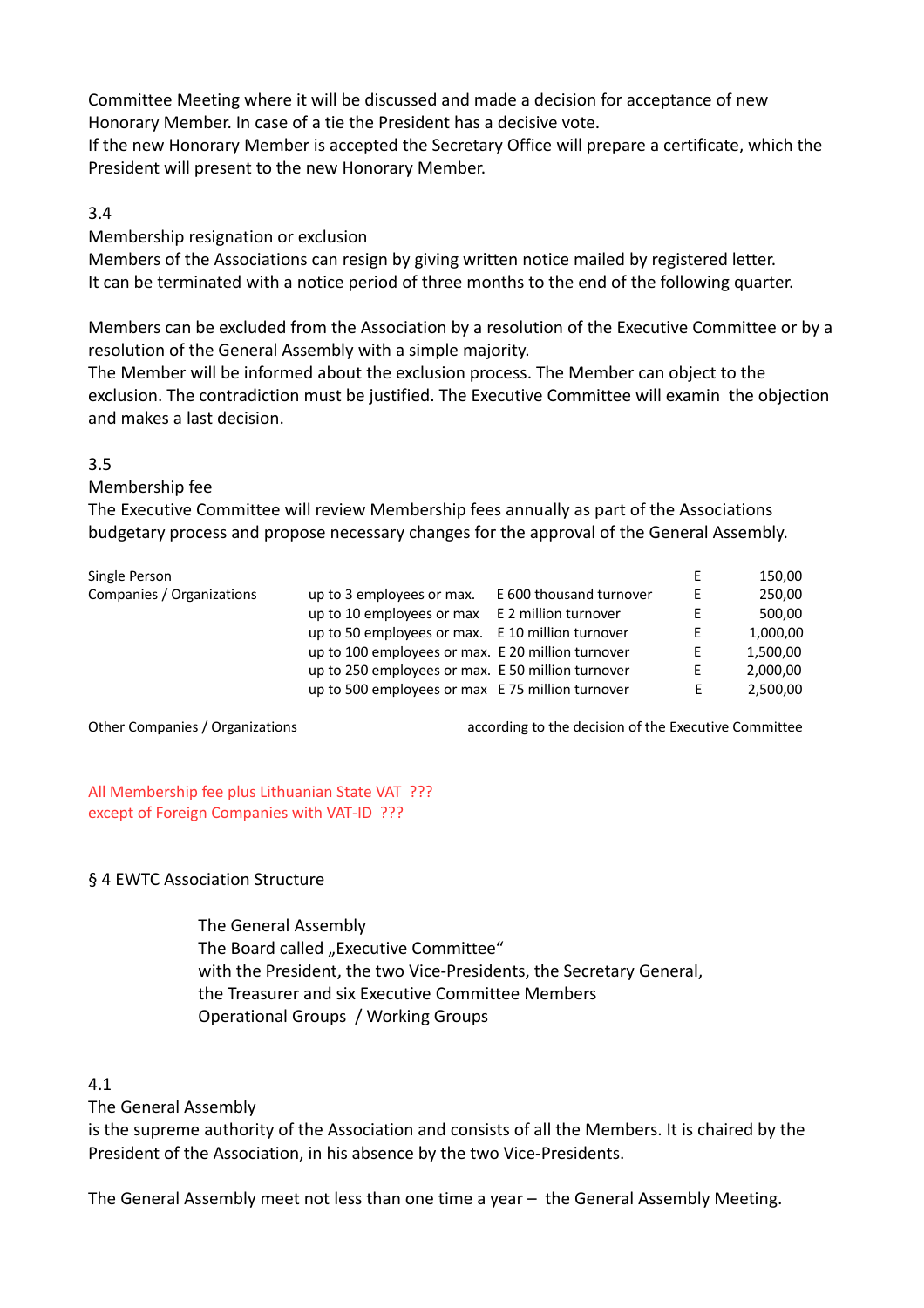The Association officially invites to the General Assembly Meeting through the Secretary General. The official invitation is given six weeks before the planned Meeting and includes the planned Agenda as well as the Location, Day and Time of the Meeting.

The invitation can be sent by post or electronically by email.

Confirmation of participation or a cancellation must generally be made within 14 days of the day of dispatch.

Confirmation of participation or cancellation can be made by post or electronically by email.

If the session has to be canceled due to unforeseeable reasons, the invited participants will be informed by email.

Participation in the General Assembly Meeting is also possible by Video Conference.

The properly convened General Assembly is quorate regardless of the number of Members which are directly (or by Video Conference) be present.

Decisions of the General Assembly Meeting require approval with a simple majority of the votes of the participating Members of the Association.

Powers and competence of the General Assembly

The Annual General Assembly, chaired by the President, will:

- accept the Minutes of the previous General Assembly Meeting and deal with any matters arising;
- discuss and approve the Accounts and the Balance Sheet presented on behalf of the Executive Committe by the Treasurer
- after hearing the appointed Auditors' report, give discharge to the Treasurer and the Executive Committee from their responsibility
- discuss and approve the Budget for the following year presented on behalf of the Executive Committee by the Treasurer
- agree the level of membership subscriptions for the following year, recommended by the Executive Committe
- appoint two Auditors (one Auditor company)
- discuss and approve the Annual Report submitted by the President and the Secretary General
- carry out elections
- deal with any other Business. Questions, Topics

The decisions of the General Assembly Meeting will be placed on the records by the Secretary General and distributed to the Members of the Association.

## Voting rights

- . Each "Full Member" (with fully paid‐up status) is entitled to one vote at the General Assembly Meeting.
- "Affiliates and Partners" as well as "Honorary Members" have the right to participate in discussions but have no voting rights.

Members who are entitled to vote can be represented in the General Assembly by granting a power of attorney.

The power of attorney must be issued in writing and must be submitted to the Seceretary General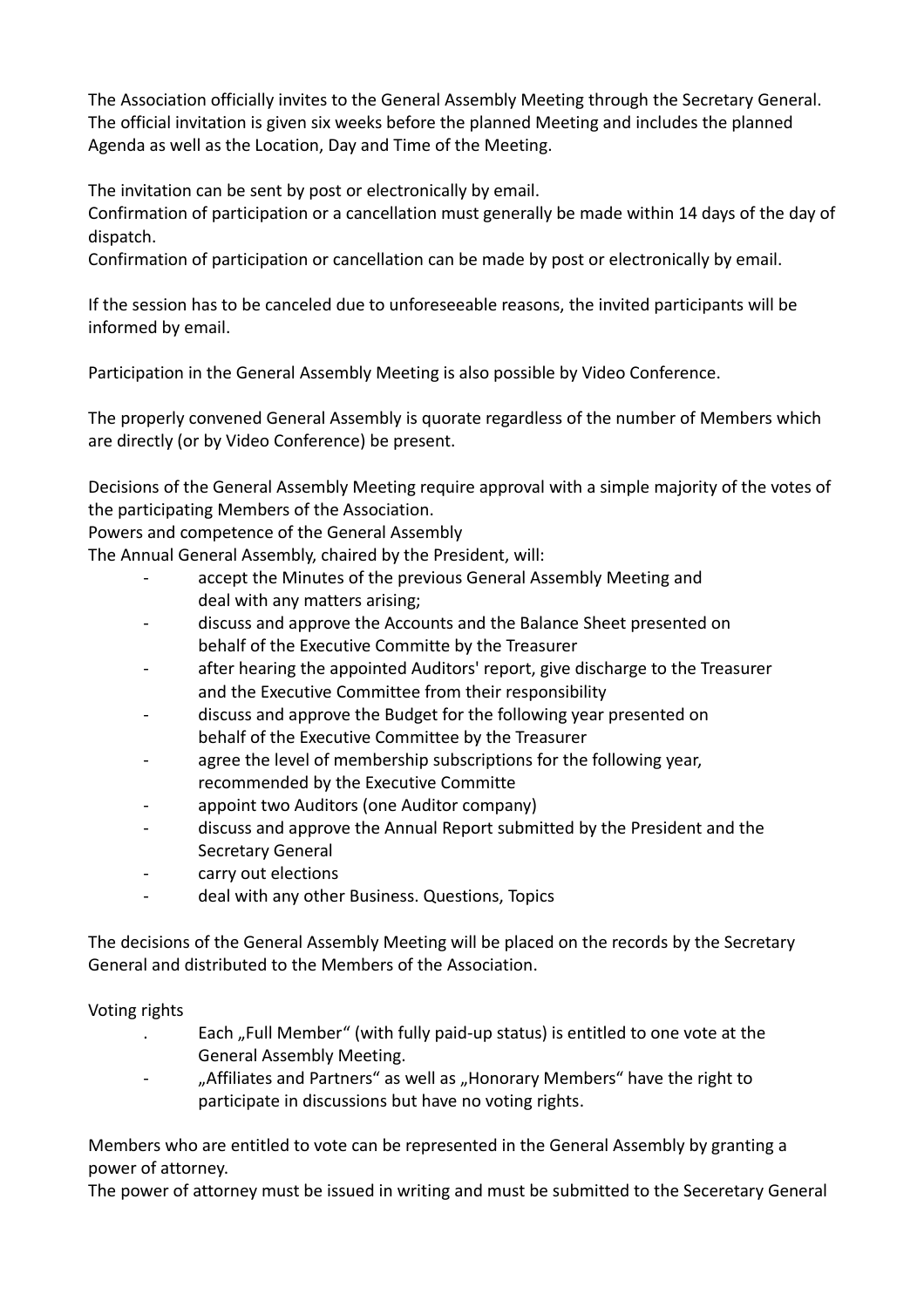at least one week before the General Assembly. In exceptional cases, the power of attorney can be submitted to the Executive Committee before the start of the General Assembly. The Executive Committee publishes the authorization.

Extraordinary General Assembly Meeting

Full Members have the right to request an extraordinary General Assembly Meeting. The application must - in particular - be supported by a minimum of 10% (ten percent) of all Full Members and must include the reason for the application.

The application must be submitted in written form to the Executive Committee – in person, to the Secreatry General.

The Executive Committee reviews the application and the completeness of the votes cast. If the conditions are correct it calls an extraordinary General Assembly Meeting. The only item on the agenda for the extraordinary General Assembly Meeting is the content of the reasons given by the applicants.

The members of the Executive Committee are not entitled to vote for or against the application.

# 4.2

The Board - called "Executive Committee"

It consists of:

- a) The President of the Association
- b) Two Vice-Presidents
- c) The Secretary General
- d) The Treasurer
- e) Six Executive Board Members

consisting in total 11 members.

These eleven Members constitute the executive core of the Association.

The Executive Committee meet not less than 2 times a year. ideally / if possible in spring and autumn.

The Association officially invites to the Executive Committee Meeting through the Secretary General.

The invitation is given four weeks before the planned Meeting and includes the planned Agenda as well as the Location, Day and Time of the Meeting.

The invitation can be sent by post or electronically by email.

Confirmation of participation or a cancellation must generally be made within 14 days of the day of dispatch to the Secretary General.

Confirmation of participation or cancellation can be made by post or electronically by email.

If the session has to be canceled due to unforeseeable reasons, the invited participants will be informed by email.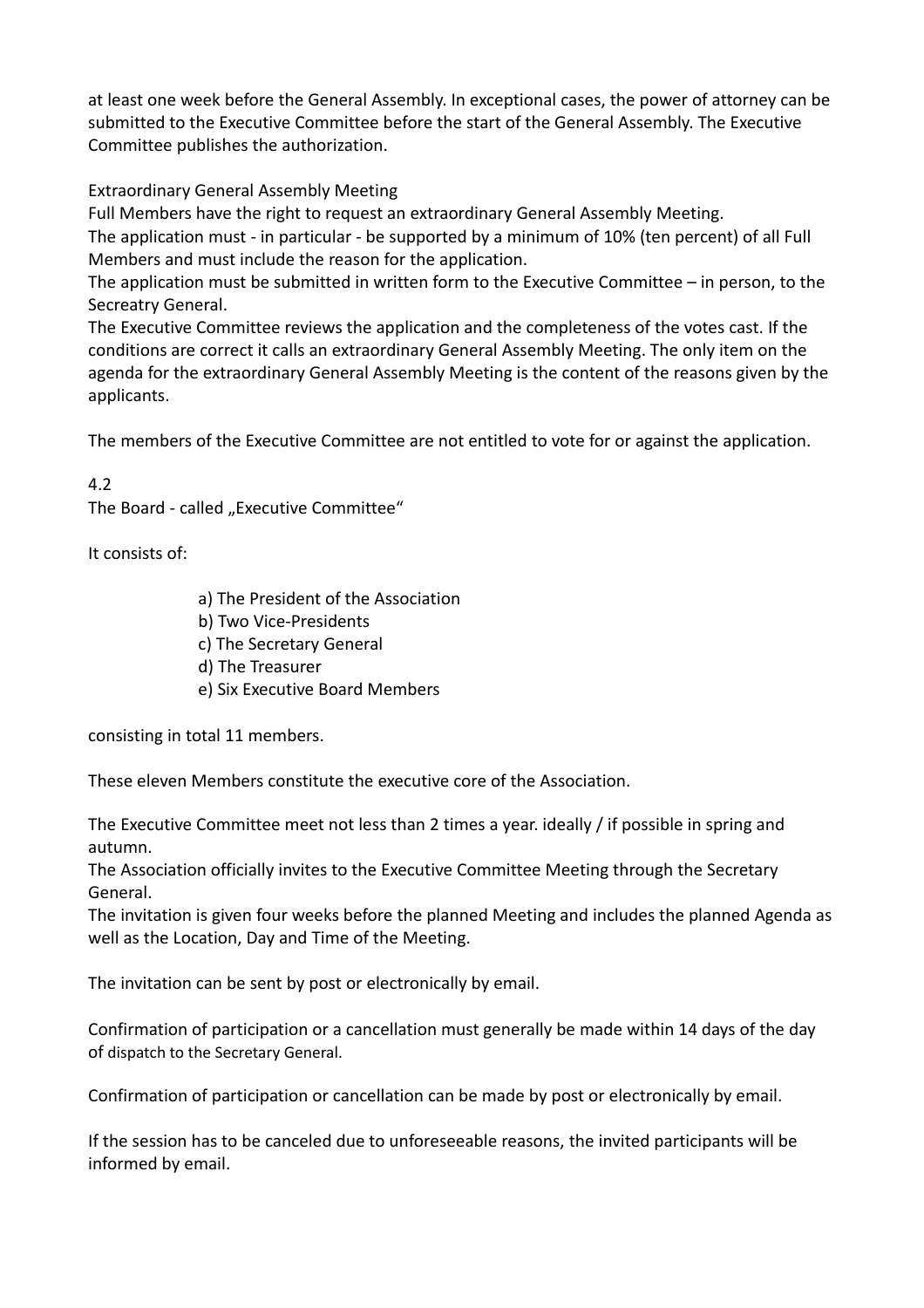The Executive Committee is responsible for the preparation of the Strategy of the Association, the execution of its decisions and the Financial Affairs of the Association.

The Executive Committee is responsible for the judicial or extrajudicial representation of the Association usually the President together with the Secretary General. In exceptional cases, additional Members of the Executive Committee can be appointed, especially for judicial representation.

The Executive Committee reports in written form to the General Assembly min. one time a year, with the "Association Report" by the President during the General Assembly Meeting.

The President, Secretary General and Treasurer are proposed by name to the General Assembly by President, Executive Committee or a single "Full Member".

They are elected by the General Assembly by a simple majority of all present "Full Members" of the General Assembly for a period of two years. Reelection is permitted.

Participation in the General Assembly Meeting and participation in an Election is also possible by Video Conference.

The other eight Members of the Executive Committee are proposed to the General Assembly by President, Executive Committee or a single "Full Member" and are elected by it with a simple majority of the present "Full Members" for a period of two years. Reelection is possible.

Participation in the General Assembly Meeting and participation in the Election is also possible by Video Conference.

The newly elected Executive Committee elects two Vice-Presidents from among its own ranks.

The President, the Secretary General and the Treasurer as well as the other eight members of the Executive Committee work on a voluntary basis, which means that they do not receive any remuneration for their work.

They are entitled for a reimbursement of their expenses such as travel expenses, fees or other expenses in connection with their work for the Association. All projects that lead to expenses must be submitted to the Executive Committee before the start of the projects and require approval with a simple majority of the votes of the Executive Committee. In exceptional cases or in certain individual cases, approval can be given by a joint vote of the President, General Secretary and Treasurer.

Resignation of a Member of the Executive Committe.

Due to the situation that the position is voluntary, the Member may withdraw at any time and does not have to give any reasons.

The Resignation can be by Voice in a General Assembly Meeting or an Executive Committee Meeting or by registered mail to the Executive Committee under the adress of the Association's Headquarter.

## 4.3

The President of the Association

The President of the EWTC Association is the highest Representative of the Association.

The President is elected by the General Assembly (for details see 4.2) for a period of two years.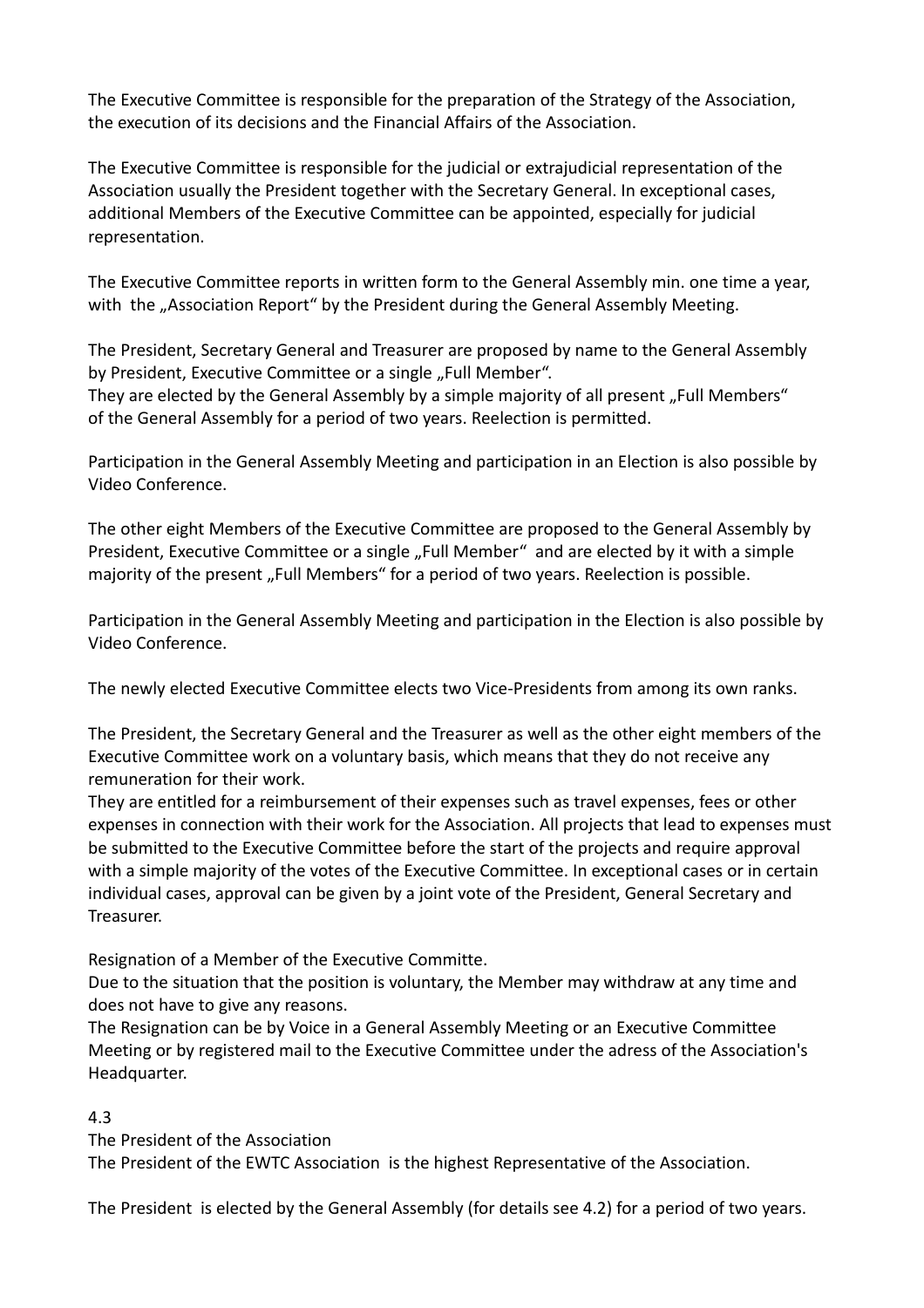Reelection is possible.

The President represents the Association, builds connections and networks and maintains them. His duties also include the Initiation of Projects (the chair or patronage of which he or she may or may not take over), the Media and Press work and the establishment and maintenance of contacts with Governmental and Authority bodies, Institutions, Organizations and Associations.

The President is chair of the General Assembly Meeting.

The President is Member of and chair of the Executive Committee.

How the President performs and carries out his tasks is decided in an exchange with the Executive Committee. Basically he is independent in his decisions and not bound by Instructions, as long as he supports and strengthens the Association with his actions.

The President's role is outside the daily work of the Association.

This is managed by the Executive Committee - the Secretary General and the Treasurer with support and assistance by all other Members of the Executive Committee.

New Election

After a period of 18 month from last President's election, a new election should be prepared by the Executive Committee, ideally six Month before next General Assembly Meeting.

Resignation of the President.

The President may withdraw at any time and does not have to give any reasons.

Interim Presidency.

From the day of the President's personal Resignation or Resignation for other reasons, the two Vice-Presidents jointly take over the Presidency until a new President is elected.

An extraordinary General Assembly Meeting can be called to elect a new President. The Executive Committee can make such decision by voting with a single majority. Alternatively, the two Vice-Presidents lead the Association until the next General Assembly Meeting and start preparations for the election of a new President.

4.4

The Secretary General

The Secretary General leads the Organization and Administration of the Association and the Secretary Office which carries out the day-to-day business of the Association.

He represents the President in tasks related to Government Agencies and Authorities, Associations, Institutions and Organizations.

He prepares the planning and templates for the Executive Committee.

The Secretary General is member of the Executive Committee

4.5 The Treasurer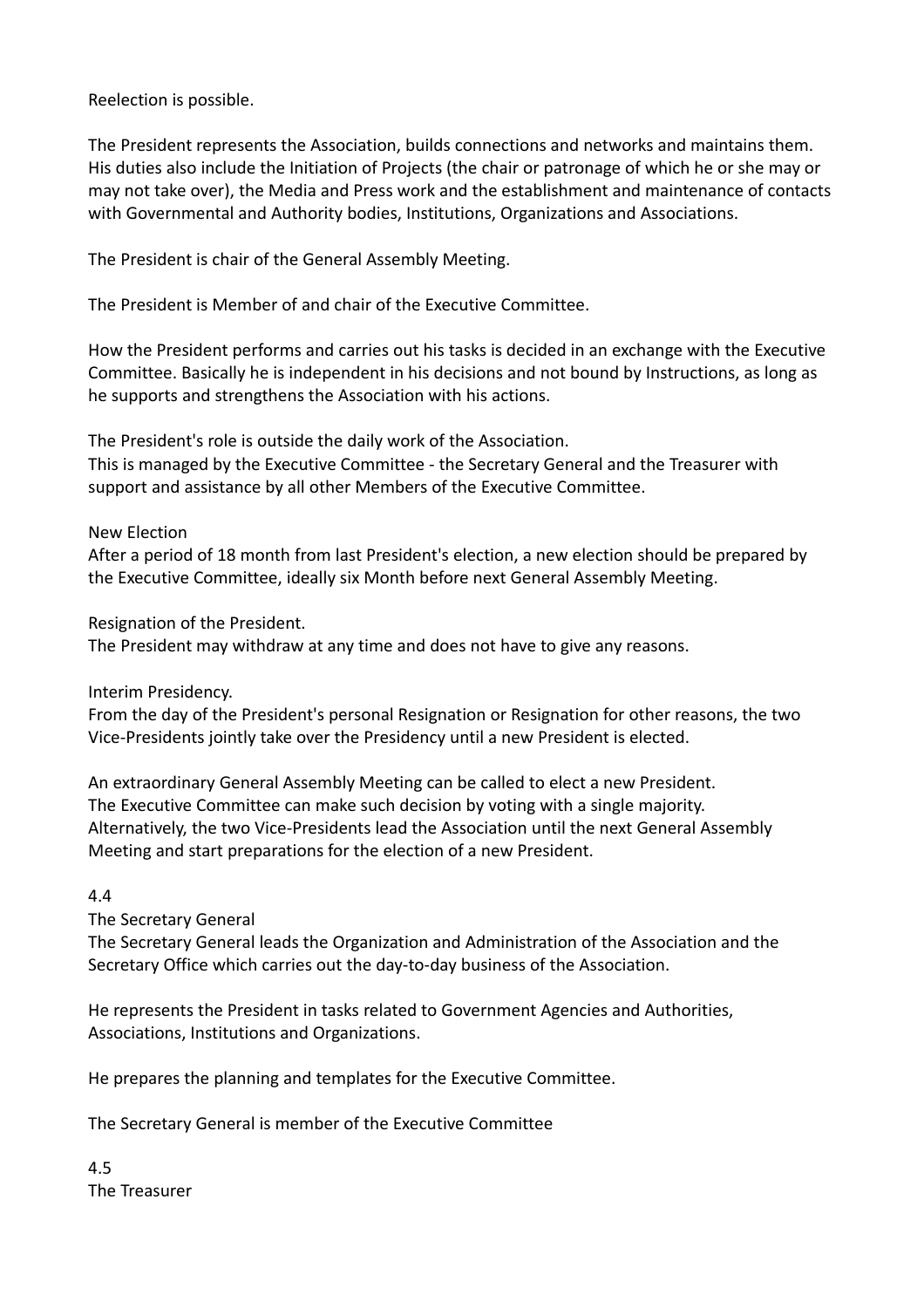The Treasurer is responsible for all Finance belongings and questions of Finance of the Association. The Treasurer is responsible for the Financial Budget of the Association. He prepares an Annual Budget for the Association, monitors the membership fees and controls Association expenses.

He has the right to object to all of the Association's submissions and decisions in all matters and transactions affecting the Financial Budget. Appeals by the Treasurer can only be rejected by a two-thirds majority of the Executive Committee and must therefore be discussed again and passed again.

The Treasurer must prepare Accounts and Balance and transfer it on request to the appointed Auditors and must be ready for questions and explanations to the appointed Auditors. President and Treasurer are the contact Persons in relation to the Lithuanian States Fiscal Office.

The Treasurer is member of the Executive Committee.

#### 4.6

Operational and other Working Groups

Operational and Working Groups may be established by the Executive Committee as deemed necessary to realise the objectives of the Association.

All Operational and Working Groups report to the Executive Committee who also may authorise the publication of their work results.

Operational and Working Groups are established permanently (long time planning) or from time to time to deal with specific subjects or for networking purposes.

The Heads of the Operational and Working Groups, are appointed by the Executive Committee.

The Members of the Operational and Working Groups should be Members of the Association. Exceptionally it is allowed that also non-Association Members with necessary experience and / or excellence in selected matters can become Group members. This as long as this Group is working / be active.

#### § 5 Alteration of the Statutes

The General Assembly only is authorised to change the Statutes of the Association. Any such change must be agreed by a two-thirds majority of "Full Members".

Any proposal to amend the Statutes must be made in written form to the Secretary General at least six weeks before the date of the General Assembly Meeting. Any modification to statutory subject-matters, must be recorded before Notary. The content of the desired modification must not violate applicable law and / or endanger the non-profit character of the Association.

#### § 6 Dissolution of the Association

The General Assembly only is decided about a dissolution of the Association. A General Assembly Meeting must be called with an Agenda showing the topic "Dissolution of the Association". Two thirds of all Full Members should be present or represented.